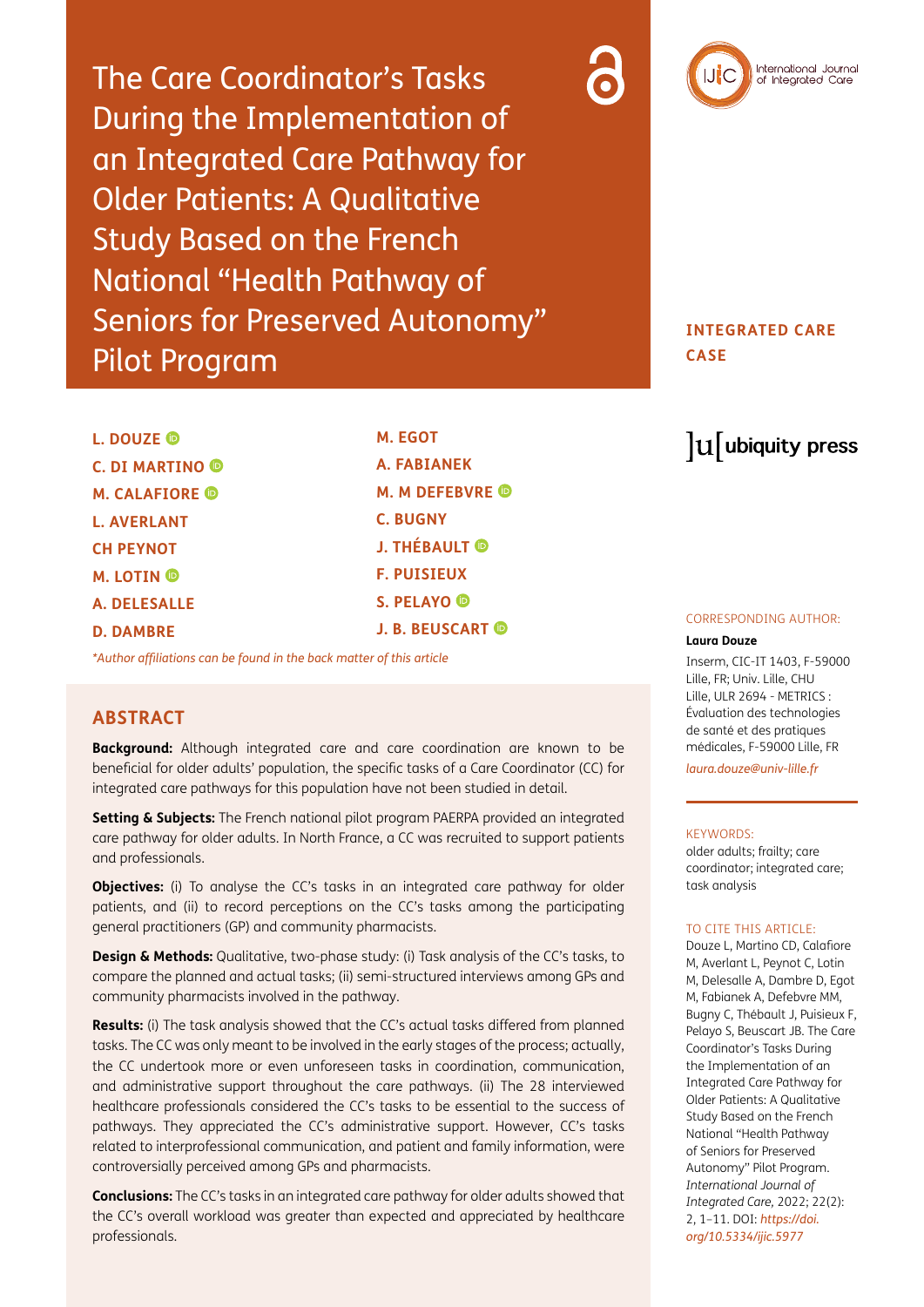### **INTRODUCTION**

In France, the care of older adults is historically organized according to a professional model and become a succession of fragmented acts and procedures, managed by the patient or family, without full coordination between the various health care professionals or between hospital and community settings. The importance of an integrated care pathway and the strong need for a coordinator figure, as revealed by studies on the care of older adults living with frailty, seems to be precisely related to this important fragmentation of practices [\[1–5](#page-8-1)].

Kodner has defined integrated care as "a coherent set of methods and models on the funding, administrative, organizational, service delivery and clinical levels designed to create connectivity, alignment and collaboration within and between the cure and care sectors" [\[6](#page-8-1)]. The goal of these methods and models is to enhance quality of care and quality of life, consumer satisfaction and system efficiency for patients with complex, long term problems cutting across multiple services, providers, and settings. Valentin et al. [\[7\]](#page-8-1) described three levels of integrated care frameworks: a macro (system) level, a meso level (professional, functional and organizational integration), and micro level (clinical/service integration).

Coordination is known to be a key factor in improving the quality of integrated care at all levels [\[2, 8](#page-8-1)–[12](#page-9-0)]. Researchers have extensively studied the modalities of care coordination and the benefits provided by care coordinators (CCs) in medical and/or social care settings [[13–16](#page-9-0)]. Whereas quantitative studies of the effectiveness of care coordination have given conflicting results [\[11,](#page-8-1) [17, 18](#page-9-0)], qualitative studies show that the presence of a CC is generally perceived by the patients' families and the participating healthcare professionals (HCPs) to be a factor that improves care [[19](#page-9-0)]. Although it is clear that integrated care and care coordination are appropriate responses to the problem of caring for older adults living with frailty [\[1](#page-8-1), [20–26](#page-9-0)], most of the literature data on care coordination come from studies of patients (of all ages) with chronic illnesses [[14, 26–30\]](#page-9-0).

Care coordination in integrated care for older adults living with frailty has been studied [[23–30](#page-9-0)], but the professional figure of the care coordinator was underresearched. Some articles described him/her as a support for other health professionals, the person in charge of knowing the patient, the professional and the health system, and connecting them to each other [[13, 19\]](#page-9-0).

In the analysis of care coordination for patients with chronic diseases, Kianfar et al. defined three categories of tasks, related to communication, relational coordination/ relationship building and follow-up [\[28, 29\]](#page-9-0). However, the specific tasks performed by the CC were poorly reported in the literature [\[31\]](#page-9-0).

The specific tasks of a CC in an integrated care pathway for older people living with frailty have not been fully explored yet. No study has described the sharing and distribution of tasks between HCPs and CCs, nor has it compared planned and actual CC tasks. The "Health Pathway of Seniors for Preserved Autonomy" (PAERPA) French national experiment intended to provide a response to the problems arising from this fragmentation of care and lack of coordination in care of older adults living with frailty [[32](#page-9-0)]. It fully meets Kodner's definition and Valentin's description of integrated care [\[6](#page-8-1)]. PAERPA was deployed in 16 areas of the country by the French Ministry of Social Affairs and Health between October 2014 and December 2019. It provided an integrated care pathway for older adults living with frailty (aged 75 and over) by coordinating the locally available medical and social care services. It provides older adults living with frailty with a personalized, integrated, multidisciplinary health plan. Both the HCPs and the patient had to sign up to the plan. A personal drug plan (focused on the risk of adverse drug events) had been developed in the Valenciennois-Quercitain area. The personal drug plan was initiated by a dedicated team during the patient's hospital stay. Upon discharge, the personal drug plan continues in the community setting, and always includes at least one GP and one community pharmacist. In the Valenciennois-Quercitain area of northern France, the PAERPA program the recruitment of a CC. Although medical responsibility remained with each patient's general practitioner (GP), the CC's role was to inform and support HCPs and patients during the implementation of this new integrated care pathway.

Fragmentation of care and lack of coordination are not a problem exclusive to France, but it is recognized internationally and seems to affect in particular older adults living with frailty [\[31\]](#page-9-0). The presence of a care co-ordinator could respond to both issues. A detailed knowledge of the tasks he/she performs appears necessary.

This study based on PAERPA pilot program has two objectives: (i) analyse the CC's tasks in an integrated care pathway for frail older patients, and (ii) record perceptions on the CC's tasks among the participating GPs and community pharmacists involved in the care pathway.

## **METHOD**

### **DESIGN**

We combined task analysis and semi-structured interviews in a two-phases qualitative assessment of the CC's tasks as part of an integrated care pathway for older adults living with frailty. The two-phase study was carried out between December 2016 and December 2018 (**[Figure 1](#page-2-0)**).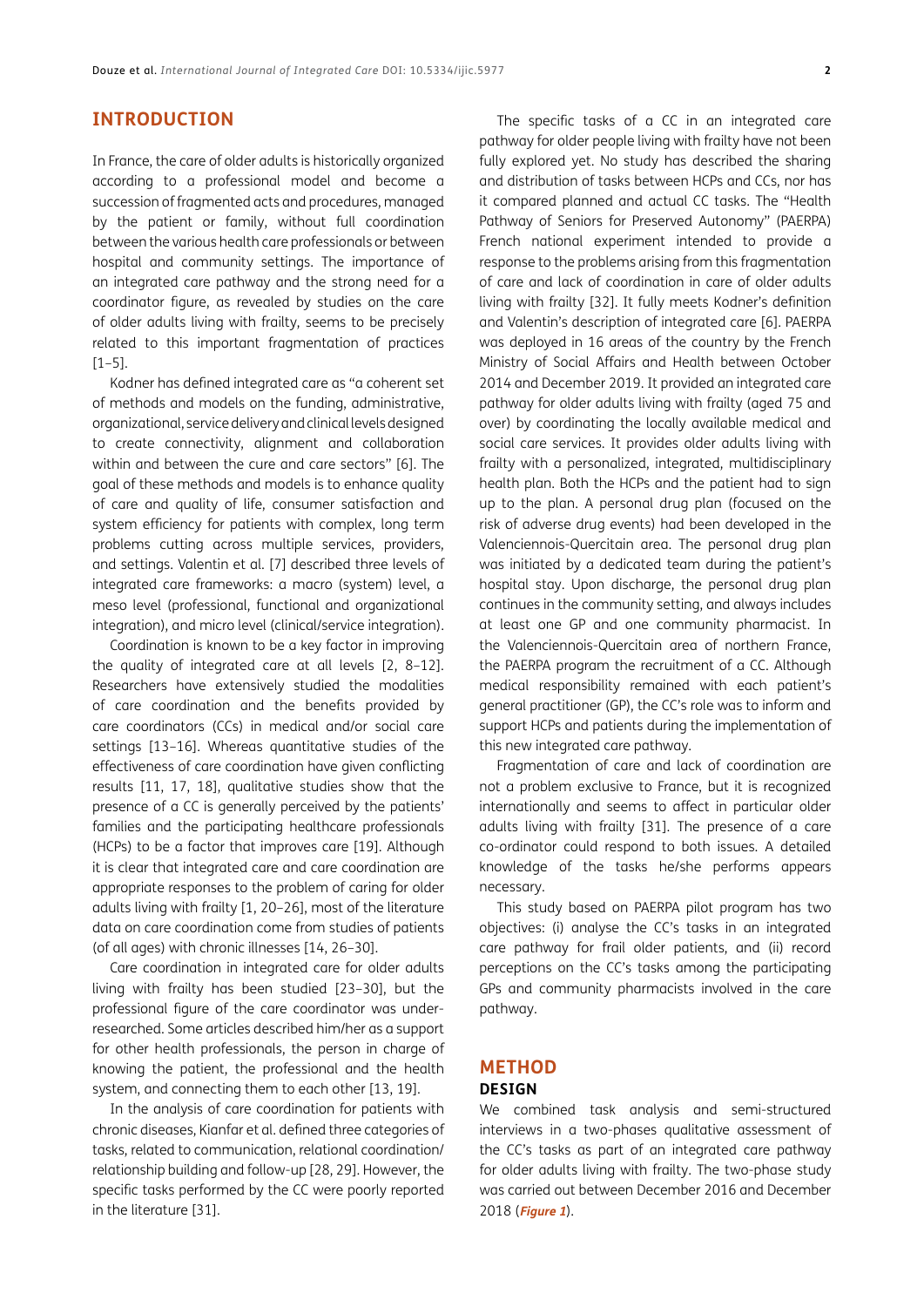

<span id="page-2-0"></span>**Figure 1** Methodology of the two complementary study phases (CC: care coordinator, GP: general practitioner; CPh: community pharmacist; HCP: healthcare professional)*.*

Phase 1: task analysis of the integrated care pathway initiated at Denain General Hospital (Denain, France) for the review of medication in older adults living with frailty. This analysis was carried out by a human factors' specialist (CP). The task analysis focused on the tasks of the care coordinator, and on the interactions of the care coordinator with the other stakeholders of the pathways, during the whole duration of the pathways.

Phase 2: semi-structured interviews to gauge the perceptions of the GPs and community pharmacists having participated in the integrated care pathway. The two interviewers (ML and AD) worked separately but in a coordinated manner. Two other researchers (LD and CDM) synthesized the data on the CC's tasks.

Both study phases were supervised by a steering committee (JBB, MC, LA, and SP). During monthly meetings with the investigators, the committee members advised on and validated the data collection and analysis methods, and discussed the results generated in each phase. The study's results were reported in accordance with the Consolidated Criteria for Reporting Qualitative Research. Thirty-one of the 32 items on the COREQ checklist were completed (see the checklist provided as Suppl. Data 1).

### **ETHICAL ASPECTS**

During the task analysis (phase 1), no personal or confidential data were collected, and no audio or video recordings were made. For the interviews (phase 2), the HCPs gave their written, informed consent to participation. The audio recordings were destroyed after transcription. As this type of study is not subject to the French legislation on clinical trials (government decree 2016-1537, dated November 16<sup>th</sup>, 2016), neither registration with the French National Data Protection Commission nor approval by an independent ethics committee was necessary [\[33\]](#page-10-0).

### **PHASE 1: TASK ANALYSIS**

We assessed the planned and the actual CC tasks in integrated care for medication reviews among older adults living with frailty at Denain General Hospital. To this end, we combine a document analysis with ethnographic methods (interviews and observations).

Firstly, we analysed the local project's implementation documents (e.g., action sheets), procedures, team activity reports, and tools (e.g., the person's risk assessment grid).

Secondly, stakeholders in charge for conceiving and drafting the guidelines and work plan of the care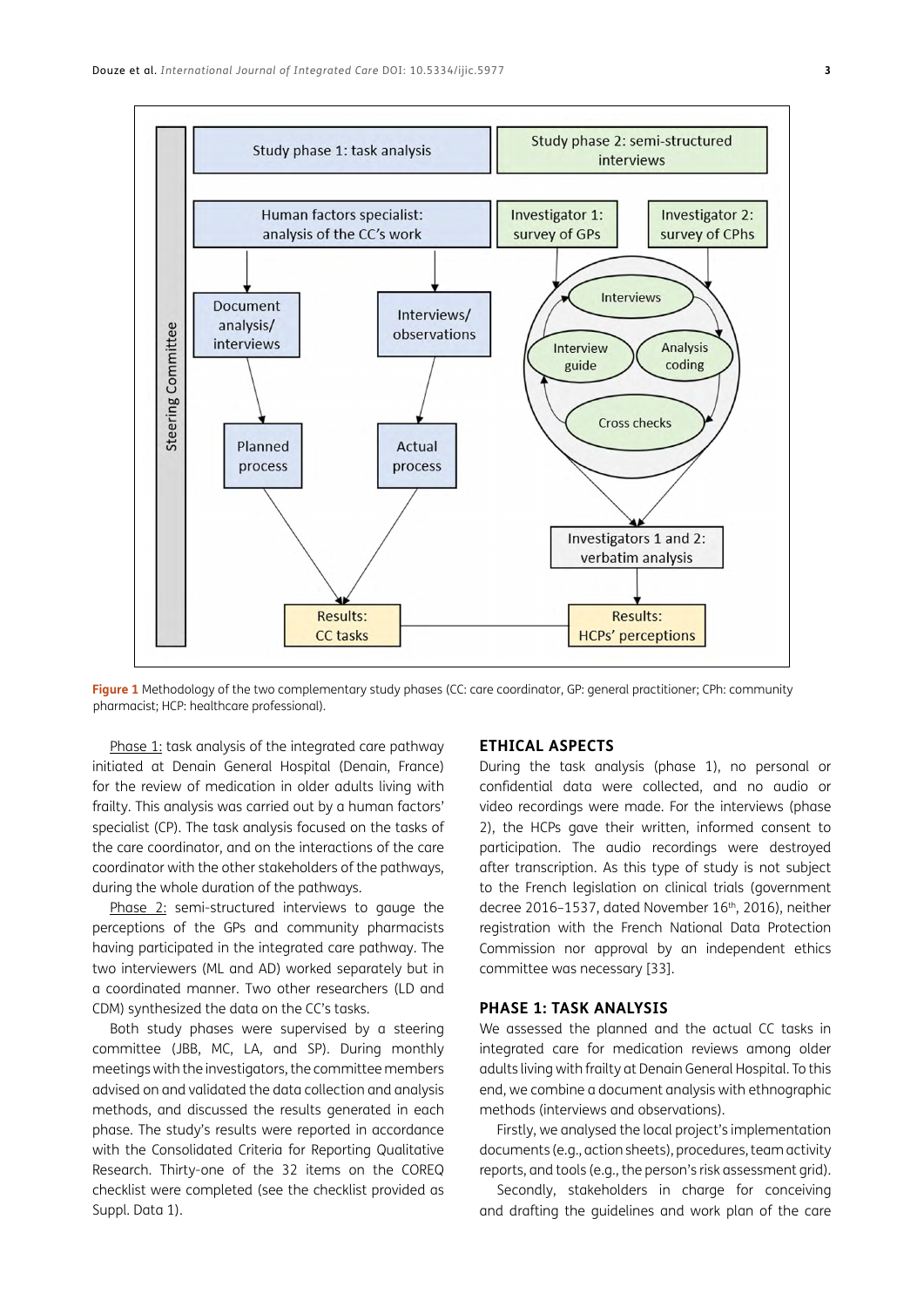coordinator were interviewed. The guide prepared for the semi-structured interviews could evolve and/or be adapted if necessary. Document analysis and interviews with stakeholders in charge for conceiving CC work plan enable us to identify CC planned tasks.

Thirdly, we carried out non-interventional observations of the actual tasks performed by the CC and any other stakeholder (especially GPs and community pharmacists), who interacted closely with the CC during the implementation of the integrated care pathway. When it was deemed necessary, they were questioned in order to have precision on their sharing actual tasks with the CC. Notes taken during and after observations served to identify the CC actual tasks evolution in its interaction with other HCPs.

At the time of the study, only one CC had been recruited. The CC was qualified in care management and gerontology.

The planned and actual CC tasks were then compared to highlight differences. All the results were validated by the Steering Committee. This study was carried out by a master's degree student in human factors (CP), under the supervision of two human factors specialists (LD and SP). The investigator did not have prior relationships with any of the study participants or interviewees and introduced himself by explaining that the study was part of his master's thesis project.

### **PHASE 2: SEMI-STRUCTURED INTERVIEWS**

At the start of the project, there were 348 GPs and 148 community pharmacists in the Valenciennois-Quercitain area. All GPs and community pharmacists having participated in a personal drug plan initiated at Denain General Hospital were eligible for the present study. The list of HCPs having agreed or refused to participate in the pilot program was provided by the PAERPA support centre. The HCPs were contacted by phone, and those who agreed to participate were included in the study. Each of the two investigators (ML and AD) drafted an interview guide. One investigator (ML) performed all the interviews with the GPs, and the other (AD) performed all the interviews with the community pharmacists.

The interview guide invited professionals who were asked to participate in the integrated care pathway to express themselves freely about their experience. In agreement with the steering committee, this guide could be modified as the interview phase progressed. The interviews were conducted between March and July 2017 at the HCP's office or pharmacy. Only the investigator and the interviewed HCP were present during the interview. The series of interviews continued until no new concepts emerged; this absence was checked by performing two additional interviews. Each interview was audio-recorded, transcribed manually and anonymously in its entirety, and then reported verbatim. The results were coded and analyzed by the respective interviewers according to the grounded theory approach, using Nvivo® software (QSR International Pty Ltd, Melbourne, Australia). The verbatim data were double-checked by the other interviewer.

The interviewers were house officers who had attended a standardized, two-day training course on qualitative research at the Lille Faculty of Medicine (Lille, France). They did not have prior relationships with any of the interviewed HCPs.

Finally, verbatims concerning the care coordinator were isolated from the other topics addressed by the participants and were reviewed by two other researchers (LD and CDM) one by one to relate them to the results of the task analysis.

### **RESULTS**

### **ANALYSIS OF THE CC'S TASKS IN AN INTEGRATED CARE PATHWAY WITH MEDICATION REVIEWS FOR OLDER ADULTS LIVING WITH FRAILTY**

We performed four semi-structured interviews (total duration: 5 h) and seven non-interventional observations (total duration: 30 h). The durations of the observations and interviews are given in Suppl. Data 2. Our analysis focused on the CC's activities. Other stakeholders (GP, community pharmacists) identified during the analyses were also interviewed or observed during their interactions with the CC.

We identified eight (8) steps in the process of implementing an integrated care pathway with a medication review for older adults living with frailty hospitalized patients (**[Table 1](#page-4-0)**). Our analysis also provided a detailed list of planned vs. actual tasks completed in each step of the process. The results of this comparison are shown in Suppl. Data 3. The actual steps in the process did correspond to the planned steps, although there were differences in the various stakeholders' level of involvement.

The overall workload was greater in the actual process than in the planned process. The comparative task analysis (Suppl. Data 3) shows that the number of actual tasks (between 23 and 37, depending on the step) was almost twice that planned. More specifically, the CC was involved in four times more tasks (n=24) than planned (n=6). All the CC's optional tasks became permanent (steps 3 and 4). Many of the tasks intended for other stakeholders were taken on by the CC or required her additional involvement.

At first, the CC's intended role was to train the HCPs with regard to the personal drug plan. The CC was necessarily involved in the first step, i.e., present the PAERPA project to the HCPs and ask them whether or not they wished to participate. The CC's participation in steps 3 and 4 was optional, i.e. providing methodological support to the HCPs during their first personal drug plans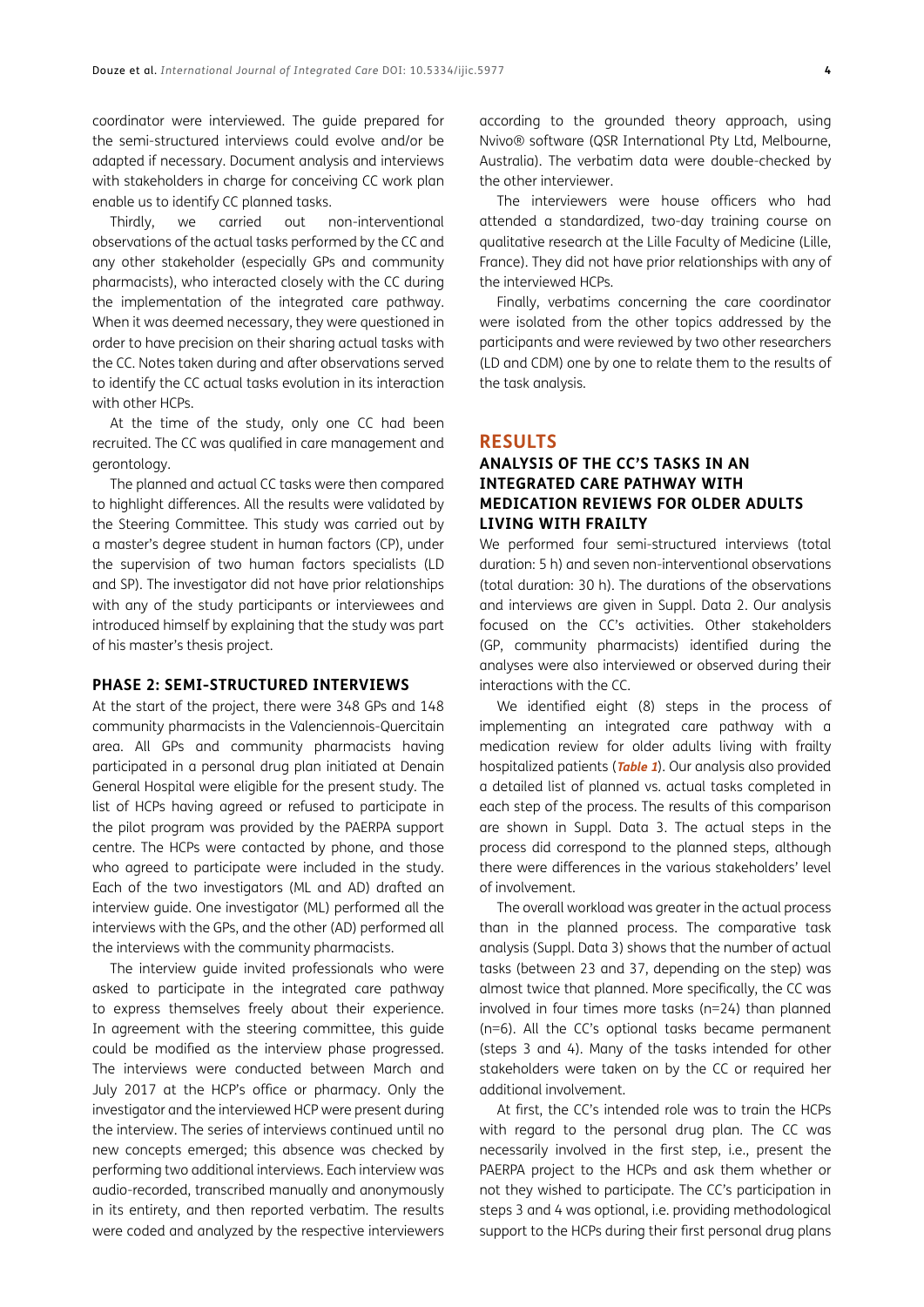| <b>STEP</b>                           | <b>PLANNED STAKEHOLDERS</b> |            | <b>ACTUAL STAKEHOLDERS</b> |     |            |           |
|---------------------------------------|-----------------------------|------------|----------------------------|-----|------------|-----------|
|                                       | н                           | <b>HCP</b> | <b>CC</b>                  | н   | <b>HCP</b> | <b>CC</b> |
| 1. SET-UP                             | Χ                           | $\times$   | $\times$                   | ↗   | $=$        | $=$       |
| 2. MEDICATION REVIEW                  | X                           |            |                            | $=$ |            |           |
| 3. INITIATION OF A PERSONAL DRUG PLAN |                             | X          | (X)                        | ↗   | $=$        | ↗         |
| 4. LOCAL CLINICAL COORDINATION TEAM   |                             | X          | (X)                        |     | $=$        | ↗         |
| 5. ASSESSMENTS                        |                             | X          |                            |     | $=$        | ↗         |
| 6. SUMMARY                            |                             | X          |                            |     | ╲          | ↗         |
| 7. IMPLEMENTATION AND MONITORING      |                             | X          |                            |     | ╲          | ↗         |
| 8. CLOSE-DOWN                         |                             |            | X                          |     |            |           |

<span id="page-4-0"></span>**Table 1** Task analysis: stakeholder involvement at each step in the integrated care pathway.

X: planned intervention by the stakeholder.

(X): optional intervention by the stakeholder.

↗: unexpectedly involved in a task, or more involved in the task than planned.

↘: less involved in the task than planned.

=: involved to the extent planned.

H: hospital staff; HCP: healthcare professional; CC: care coordinator.

or for complex cases, and helping the HCPs to set up the requisite systems and carry out the various actions. The CC was also involved in the last  $(8<sup>th</sup>)$  step, i.e. performing administrative work.

We found that after three years of the programme, the CC had become involved in 7 of the 8 steps. In steps 3 and 4, the CC made the patient's discharge from hospital safer by smoothing out interactions between hospital staff and the community HCPs. The CC completed the information collected in hospital and sent it to the HCPs concerned (i.e., at least the patient's GP and community pharmacist) so that the action plan could be initiated. In stages 3 to 6, the CC tended to take responsibility for all the tasks that did not require the expertise of a physician or other HCP. The CC took care of all the tasks related to administration, centralization of information, and operational organization of the actions (contacting the HCPs, summarizing the actions implemented, following up on the actions, etc.). Accordingly, the other stakeholders were less involved than expected in some of the other steps (mainly steps 6 and 7). The CC also had unplanned contact with the patient (notably to confirm his/her agreement to continuation of the personal drug plan, in step 4) and was alerted of changes in the patient's status (in all steps).

In summary, the CC performed more administrative tasks than initially expected, and was more heavily involved in the planned tasks. The CC's new tasks were mostly related to coordination and communication fields. In terms of coordination, the CC: (i) was in charge of operational organization of the personal drug plan by coordinating the actions and their followup; (ii) identified and contacted the stakeholders to be involved in the personal drug plan; (iii) aggregated or summarized information to be usable for different

stakeholders at different steps of the pathway. In terms of communication, the CC was the privileged channel of communication between hospital and community settings, but also between healthcare professionals in community and patient. The CC ensured that the information was collected, updated, and transferred to the right stakeholder at the right time.

### **ANALYSIS OF HCPS' PERCEPTIONS ABOUT THE CC'S ACTUAL WORK IN AN INTEGRATED CARE PATHWAY FOR MEDICATION REVIEW FOR OLDER ADULTS LIVING WITH FRAILTY**

Overall, 53 GPs and 41 community pharmacists were eligible for inclusion in the study, and 35 GPs and 16 community pharmacists were contacted. Eighteen GPs and 10 community pharmacists agreed to participate in the study, and all 28 were interviewed.

The characteristics of the participating HCPs and the interview durations are summarized in Suppl. Data 2. The results of the two series of interviews are summarized in **[Table 2](#page-5-0).** A list of the HCPs' most significant statements about the CC is provided in Suppl. Data 2.

The GPs' and community pharmacists' (CPh) perceptions of the CC's tasks matched the tasks actually performed by the CC during the program.

1) The actual workload required for smooth operation of the process was too great for the HCPs alone. Delegating some tasks to the CC saved time and was unanimously considered to be essential for smooth operation of the process.

**GP2**: "We don't have time to manage everything [...], so the CC takes some of the load off us"; **GP6**: "The PAERPA process allows tasks to be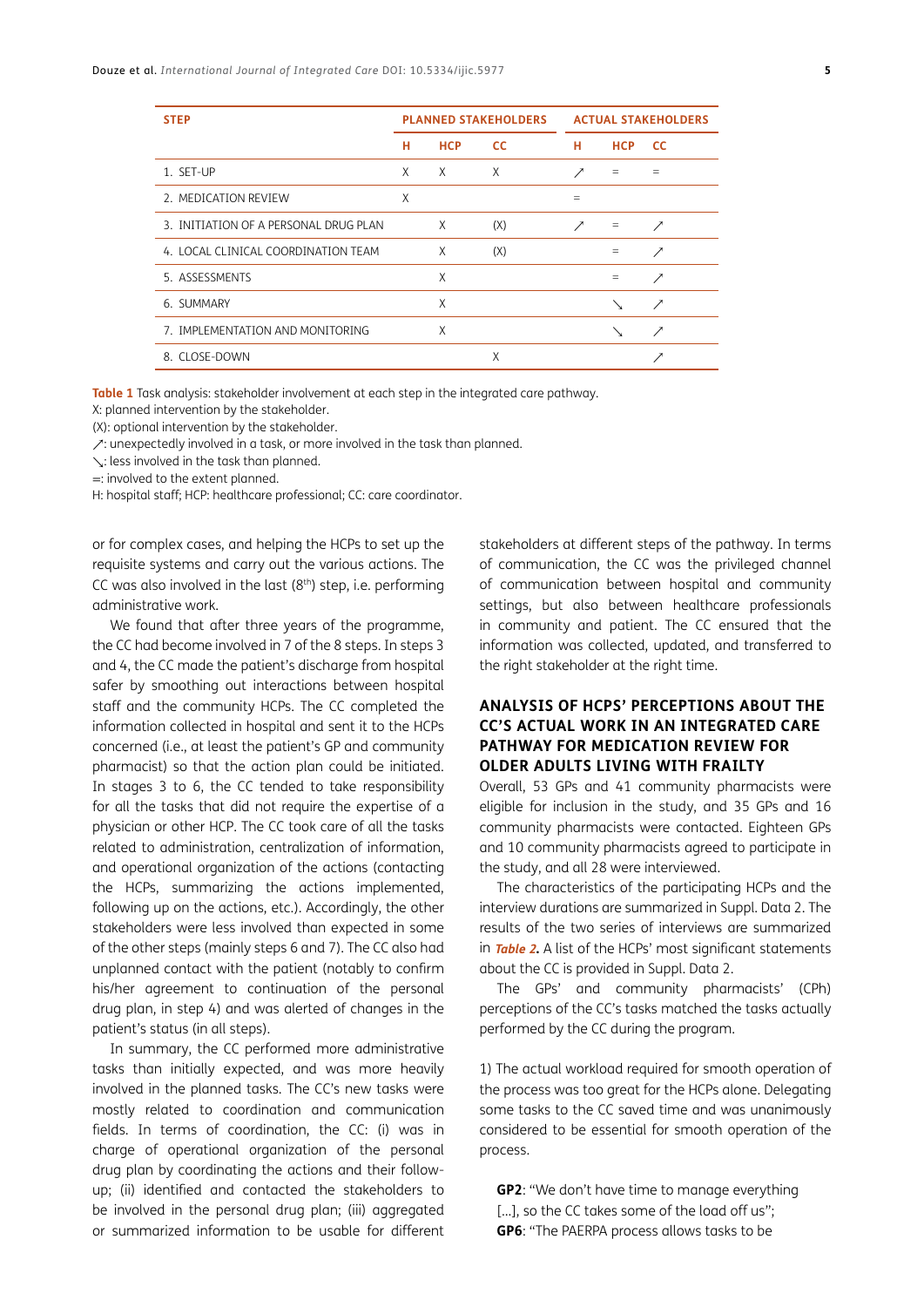| <b>THE CARE</b><br><b>COORDINATOR'S TASKS</b> | <b>COMMUNICATION</b>                                                                                                                                                                                                                                      | <b>COORDINATION</b>                                                            | <b>ADMINISTRATION</b>                  | <b>OTHER TASKS</b>                                                 |
|-----------------------------------------------|-----------------------------------------------------------------------------------------------------------------------------------------------------------------------------------------------------------------------------------------------------------|--------------------------------------------------------------------------------|----------------------------------------|--------------------------------------------------------------------|
| The general practitioners'<br>perceptions     | Communication about the project:<br>essential, needs to be reinforced                                                                                                                                                                                     | Overall coordination<br>of actions:                                            | Administrative<br>support: essential,  | The issue of<br>physician-patient<br>confidentiality was<br>raised |
|                                               | Communication between<br>the healthcare professionals:                                                                                                                                                                                                    | appreciated<br>Conflicts of authority,                                         | appreciated<br>Substantial time        |                                                                    |
|                                               | appreciated                                                                                                                                                                                                                                               | according to some                                                              | savings: much                          | The lack of an<br>IT platform was<br>highlighted                   |
|                                               | Communication about the patient<br>(summary): to be reinforced                                                                                                                                                                                            | general practitioners                                                          | appreciated                            |                                                                    |
| The community<br>pharmacists'<br>perceptions  | Communication about the project:<br>essential, needs to be reinforced                                                                                                                                                                                     | Overall coordination<br>of actions:                                            | Administrative<br>support: appreciated |                                                                    |
|                                               | Communication between the                                                                                                                                                                                                                                 | appreciated                                                                    | Substantial time                       |                                                                    |
|                                               | care coordinator and healthcare<br>professionals: generally appreciated<br>but hinders direct communication<br>between community pharmacists<br>and general practitioners.<br>Meetings attended by all the<br>healthcare professionals were<br>wished for | Meetings attended<br>by all the healthcare<br>professionals were<br>wished for | savings: much<br>appreciated           |                                                                    |
|                                               | Communication about the patient<br>(summary): to be reinforced.                                                                                                                                                                                           |                                                                                |                                        |                                                                    |

<span id="page-5-0"></span>**Table 2** A summary of the general practitioners and community pharmacists' perceptions about the care coordinator's task*.*

delegated"; **CPh6**: "Well [without the CC], it wouldn't be possible"; **GP18**: "[Interviewer]: Would you consider participation in the PAERPA without a CC? - No. She's the lynchpin of the whole operation".

2) The HCPs expressed the need for a single person who knows the process inside out and who can provide support them at all the stages.

**GP11**: "Of course... in all networked or similar systems, it's good when there's a person who really knows the system inside out, with all the tricks of the trade, the phone numbers, the administrative stuff that has to be done, and stuff like that. Otherwise, I reckon it's a little bit overwhelming. It's complicated"; **GP14** "The GP's role is a bit like that of the pharmacist; you're a stakeholder but you need to know what the others are doing. And there has to be a coordinator".

3) The CC's work activities were still perceived as especially being linked to the planned tasks, in terms of providing information during the project presentation phase and providing administrative support. All the HCPs were grateful for the CC's greater involvement in administrative tasks.

**GP7**: "The support was valuable because we were discovering how the file was set up, and I think we needed this support"; **GP9**: "The CC is mainly there to provide information to physicians and other healthcare professionals"; **CPh7**: "The CC

takes on some of the administrative burden"; **GP3**: "I don't think that we have to fill out the papers any more,... it's different from the start [of the program], so that's good [...]; we don't get annoyed anymore because... it's the coordinator who does all the administrative stuff that we had to do...".

4) Some HCPs highlighted the CC's lack of medical training. The problem of handling confidential medical information was also mentioned.

**GP7**: "Well, the CC is an administrator; she's not from the medical professions, she's not a healthcare professional" and "Physician-patient confidentially is also a problem; the CC is aware of the patient's confidential medical information". **GP14**: "I am not bothered by the fact that the CC is not a healthcare professional or is not highly qualified; she essentially provides us with administrative support".

5) Some HCPs considered that the intensification and extension of the CC's tasks were linked to the lack of adequate IT (information technology) support.

**CPh2** "It [the CC's work] is essential! She's the person that links the HCPs together - especially since we do not have any IT support".

6) The extension of the CC's involvement to coordination and communication tasks was controversial. Some GPs did not want the CC to be involved in coordination,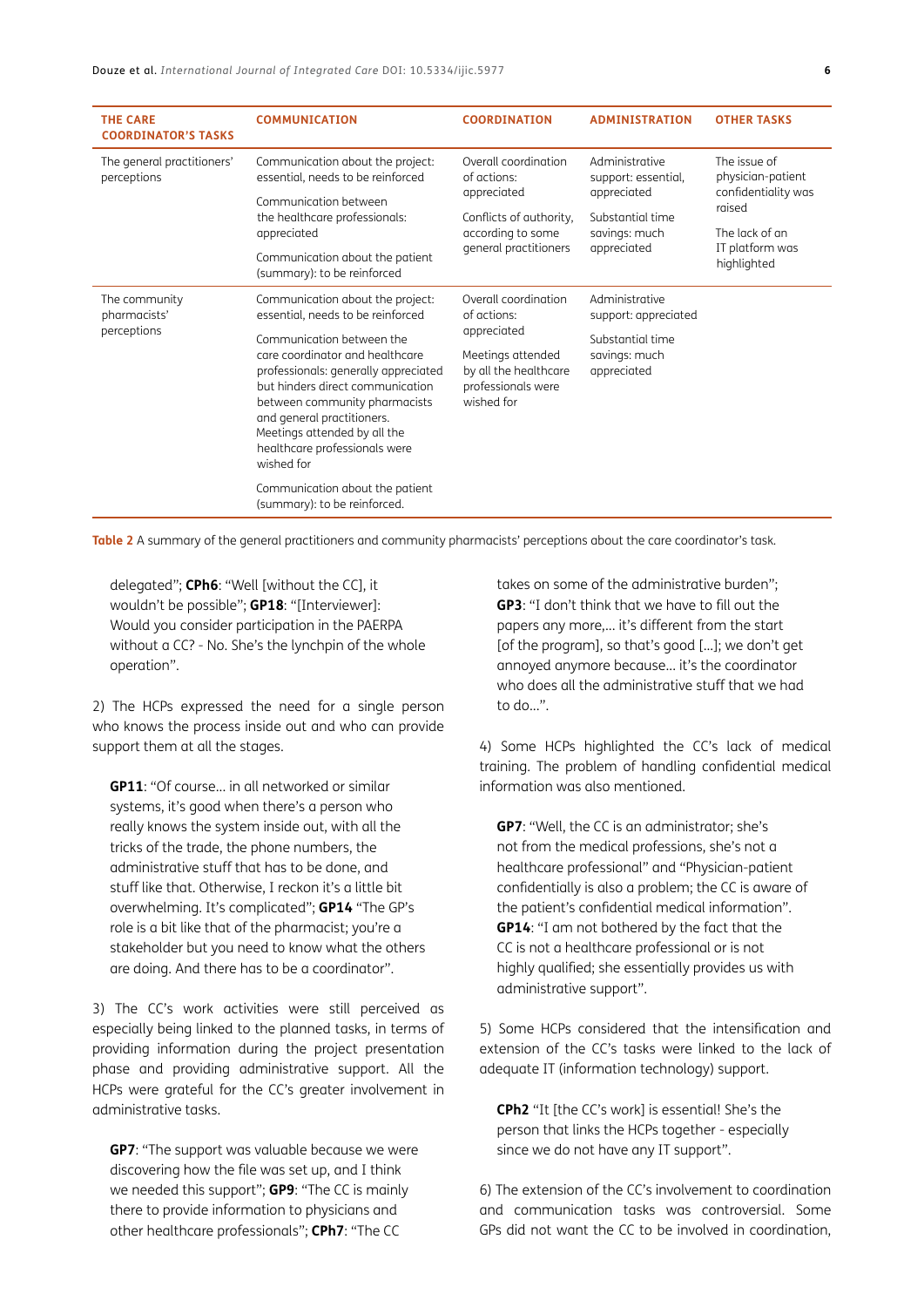whereas some community pharmacists were in favor of the CC's facilitation of communication between HCPs. Other community pharmacists would have preferred more direct dialogue with GPs:

**GP15**: "At the outset, I expected the GP to be at the heart of the project. It ends up being almost everyone except the GP"; "I think the GP should be the coordinator, the referrer. We should do what we did before, and shouldn't be put at the end of the chain - we have the impression that we have been pushed to the end of the chain". **CPh4** "I think it's good that there's an intermediary because I can't imagine the geriatrician calling us to tell us that so-and-so is about to go home. Maybe I'm wrong but it's not yet common practice. But if there's an intermediary, that's fine with us"; **CPh9**: "Dialogue with the GPs is not happening... She [the CC] acts as the intermediary".

### **DISCUSSION**

The objective of this article was to present the analysis of care coordinator tasks in an integrated care pilot program for older adult living with frailty, focused on drug related problems. A task analysis of the care coordinator (CC) was performed, by comparing the planned process (defined before the beginning of the program) and the actual process (after 3 years of implementation), to identify the tasks and evolution of tasks of care coordinator. General practitioners (GP) and community pharmacists who take part of the program were interviewed to gather their perception about care coordinator tasks.

Several results can be highlighted. The workload was underestimated when integrated care pathway was created and could not be absorbed by the healthcare professionals (HCPs) of the patient. The CC could adapt his/her tasks to the constraints encountered during the implementation phases. This relieved the HCPs and was appreciated, but some HCPs had a feeling of loss of supervision over the process or the patient case. A reflection must be carried out to define the relationship with each professional, and an adaptability to each situation must be left to the care coordinator. Moreover, this study showed that the CC is not necessarily a health professional. The CC took on non-medical tasks that allowed HCPs to concentrate on tasks related to their medical and/or paramedical expertise. Finally, the details of the tasks performed by the care coordinator described in this article may help in the construction of other similar care pathways, with insights on the tasks and the workload that may be assigned to the different stakeholders.

Coordination is known to improve the quality of integrated care; in geriatric medicine, the value of integrated care is acknowledged because of the complexity of the medical and social issues [[2](#page-8-1), [8–11,](#page-8-1) [21,](#page-9-0)  [24](#page-9-0)]. Moreover, the high iatrogenic risk in this population means that medication review will become a core factor in patient management [\[34\]](#page-10-0). Hannigan et al. reported the ever-present dichotomy between "imagined" coordination and actual coordination [[35\]](#page-10-0). Weaver et al. emphasized that each care coordination task must be viewed in terms of stakeholders' professional and interprofessional practices [\[30\]](#page-9-0).

Our results can be related to the work of Kianfar et al. [[28, 29](#page-9-0)], who determined three categories of activities, namely communication, relational coordination/ relationship building, and monitoring. Communication refers, as in our study, to the transmission of information about the patient to the various team members. Monitoring includes the activities of supervising the process, identifying changes in the situation to be considered and anticipating their impact in the process. In our study, several tasks of the CC were related to monitoring, such as assessment, summary, or implementation and monitoring tasks. Relationship building refers to the construction of communication and trust between the care coordinator and patient and other stakeholders. It was not identified as a specific task in our study because it was associated with communication activities and was spread among other tasks. But it was an important part of care coordinator activity, especially during the implementation phases.

The literature on care coordination mainly covers projects coordinated by a nurse or another HCP, rather than the GP [\[8, 11,](#page-8-1) [14, 15, 18, 19, 29](#page-9-0), [36–38](#page-10-0)]. Al-Kaiyat et al. have shown that the nurse-coordinator's role is evolving [\[37\]](#page-10-0). Furthermore, Parker et al. analyzed the relationship between the nurse's coordination activities and the GP's actual role [\[38\]](#page-10-0). These studies have shown that (i) the CC is often a nurse, (ii) there may be a conflict of authority between the nurse and the GP, and (iii) care coordination may be viewed simply as the provision of support to GPs [\[37, 38](#page-10-0)]. Our study gave new insights into care coordination because we studied a CC who was not an HCP. Moreover, the links between the CC on one hand and the community pharmacists and GPs on the other were studied by analyzing the HCPs' work and by conducting interviews on their perceptions. Our comparison of these two methodological approaches showed that the GPs' and community pharmacists' statements were corroborated by observations in the field. The CC's actual work met a need in the field, and the CC took on non-medical tasks that were nevertheless essential for smooth operation of the process as a whole. This allowed the HCPs to concentrate on tasks related to their medical and/or paramedical expertise. Although the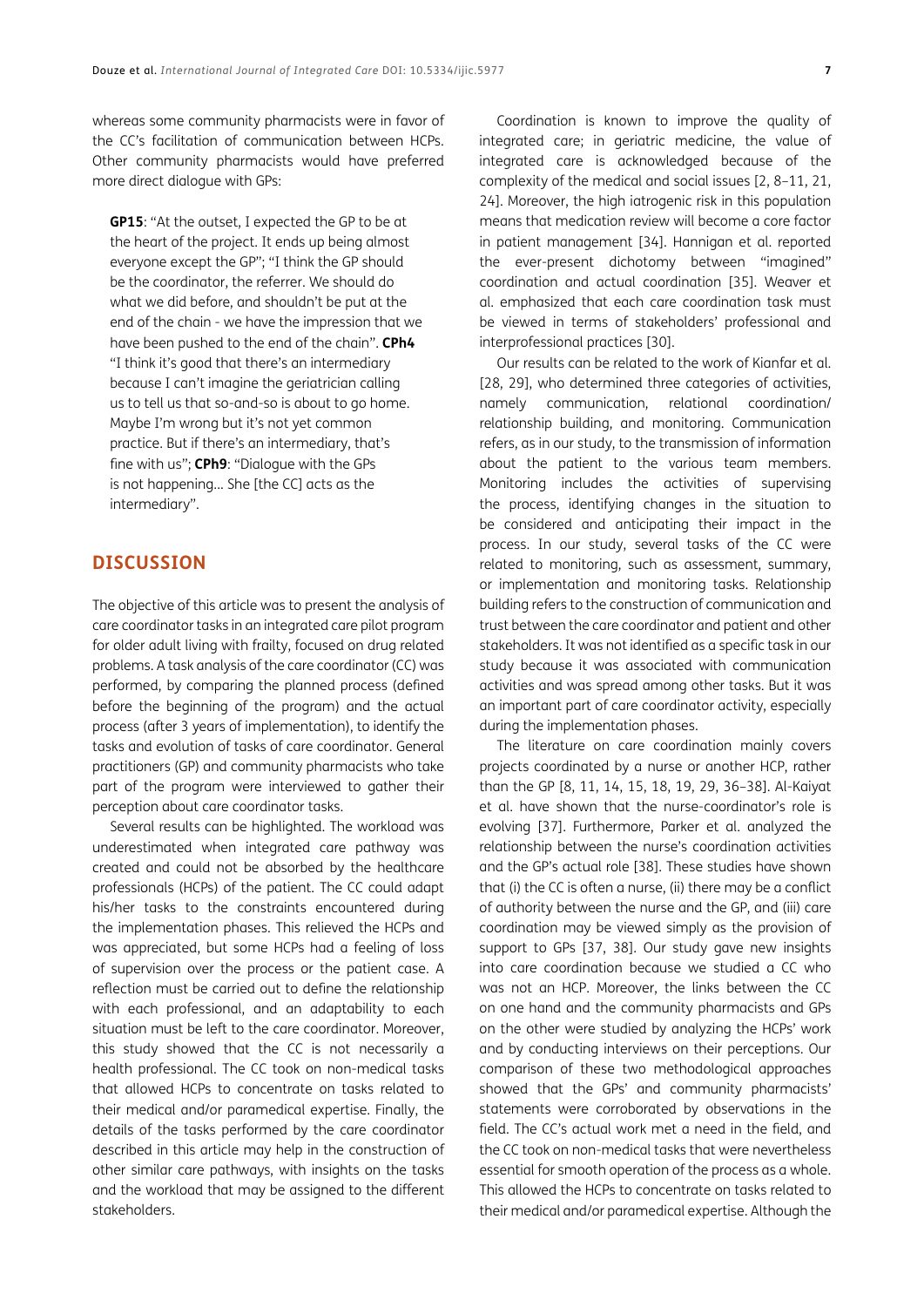CC had little direct (face-to-face) contact with patients, she nevertheless interacted with them to ensure their ongoing consent and to gather information on changes in their status.

It is noteworthy that overall, the HCPs had a good perception of the CC's role. The CC's contribution to communication and transmission of information was greatly appreciated by the HCPs. This might be due (at least in part) by the organisational context in France, where the care of older adults living with frailty is often compartmentalized. There is a lack of coordination between HCPs and between hospital staff and community HCPs, [[4,](#page-8-1) [39](#page-10-0)] which increases the need for care coordination. However, some HCPs did not approve of the CC's unforeseen involvement in certain tasks. Some community pharmacists questioned the CC's major involvement in communication tasks. Some GPs questioned the CC's involvement of CC in the overall coordination of the pathway because they felt that they had lost control of the process. The issue of confidentiality of personal medical data was also raised. The study by De stampa et al. showed similar results, with controversial perceptions of GPs on the place of the care coordinator [[22](#page-9-0)]. Some appreciated not having to carry the additional workload, but some GP felt excluded from the patient case, and felt they were losing supervision of the process. Our results and this previous observation highlight the difficulty to strike a balance for CC between facilitating the communication, without being another person who give information to patients or caregivers.

The present study had several strengths: the combination of a task analysis with semi-structured interviews; the presence of a steering committee throughout the study; and a study protocol that took account of the perceptions of all the various stakeholders (especially the community pharmacists); a three years duration and the interview of 28 HCPs participating to the PAERPA pilot program. Another specific strength was that the CC was not a healthcare professional. We observed positive results, which may support implementation in real setting, while raising issued related to the non-medical background. The study also had several limitations. Firstly, we assessed an integrated care pathway with a medical review initiated in a hospital environment; the population of older adults living with frailty came from a single hospital participating in the French national PAERPA program. Hence, transferability of the findings to other clinical contexts might be limited. Secondly, only one CC had been recruited at the time of the study; hence, some of the HCPs' observations may be related to the CC's personal characteristics. Lastly, we did not collect input from patients or caregivers - even though one of the CC's tasks was to include these individuals in the care pathway. A detailed analysis of the specific tasks performed by GPs and community pharmacists was not

performed, although it could have provided interesting and complementary information. It is possible that tasks were transferred by GPs or community pharmacists to the CC because GPs or community pharmacists had additional or unplanned tasks to carry out.

### **CONCLUSION**

Our analysis of the CC's tasks in an integrated care pathway program for frail older patients showed that the program's overall workload was greater than expected; this difference was primarily due to the CC. In response to needs in the field, the CC became more deeply and extensively involved in three areas: administration, coordination, and communication. These care coordination needs were confirmed by the HCPs included in interviews. Future research should offer a comprehensive task analysis for all stakeholders involved in an integrated care pathway, including CC and HCPs. This would better describe how tasks can be transferred from one stakeholder to another, or how a new set of unanticipated tasks can be transferred between stakeholders. In addition, studies involving a CC without medical background should investigate how the CC strikes a balance between facilitating communication and hindering confidential and interprofessional communication.

### **ADDITIONAL FILES**

The additional files for this article can be found as follows:

- **• Supplementary Data 1.** Consolidated criteria for reporting qualitative studies (COREQ): 32-item checklist. DOI: *<https://doi.org/10.5334/ijic.5977.s1>*
- **• Supplementary Data 2.** Characteristics of the healthcare professionals. Item 16 of the COREQ checklist: domain 2, Settings, Sample description (Study phase 2: sociological surveys). DOI: *[https://doi.](https://doi.org/10.5334/ijic.5977.s2) [org/10.5334/ijic.5977.s2](https://doi.org/10.5334/ijic.5977.s2)*
- **• Supplementary Data 3.** Comparative analysis of planned tasks and actual tasks in the medication review process for frail older patients, as implemented at Denain General Hospital. DOI: *[https://](https://doi.org/10.5334/ijic.5977.s3) [doi.org/10.5334/ijic.5977.s3](https://doi.org/10.5334/ijic.5977.s3)*

### **REVIEWERS**

**Yves Couturier, Ph. D.,** Professeur titulaire, Département de travail social, Université de Sherbrooke, Canada.

**Véronique Provencher, OT, PhD.,** Professor, School of Rehabilitation, Université de Sherbrooke *and* Researcher, Research Center on Aging, Sherbrooke, Quebec, Canada.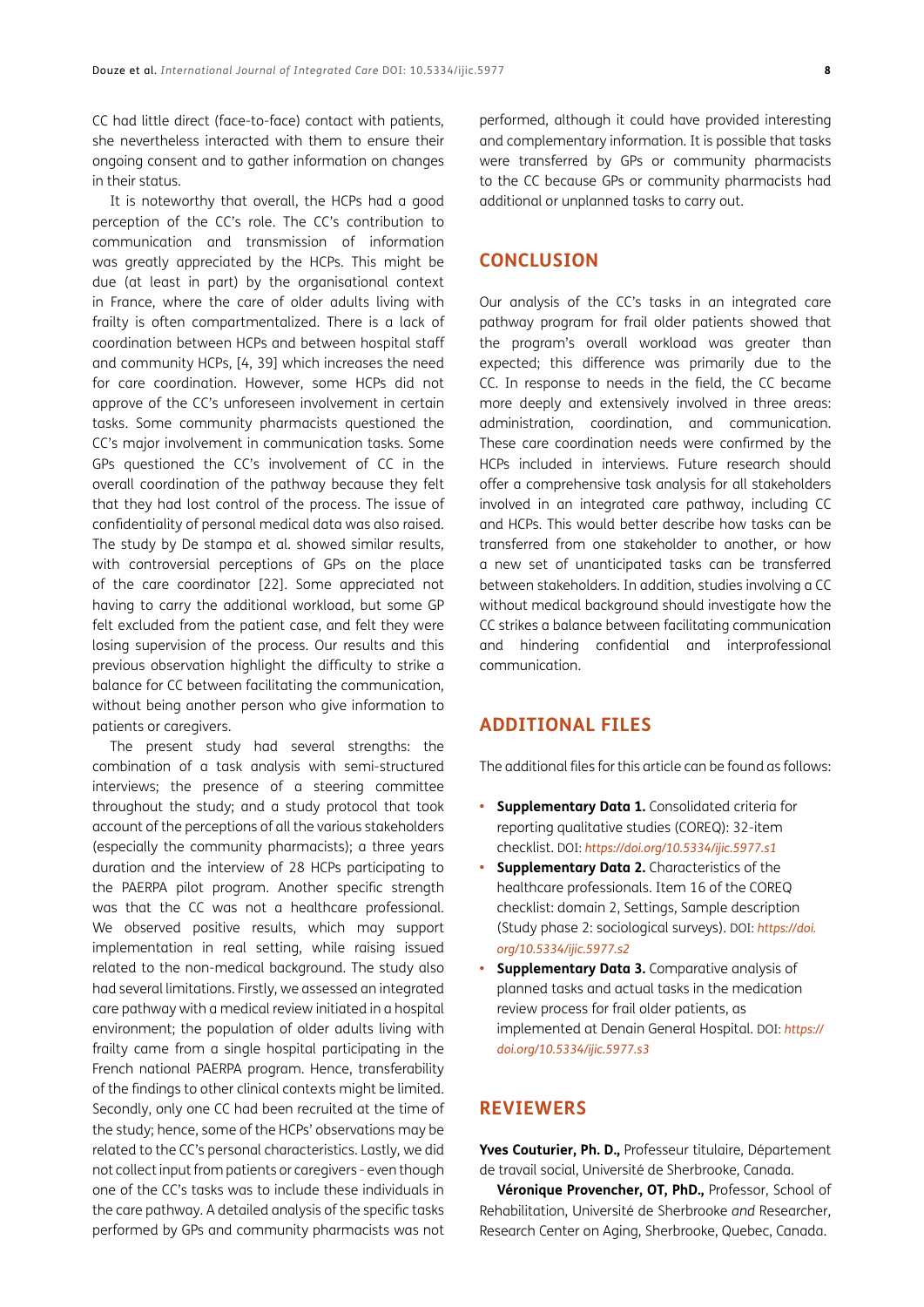### <span id="page-8-1"></span>**COMPETING INTERESTS**

JBB, DD, ME, AF participated in the deployment of PAERPA in the Valenciennois-Quercitain area. MMD and CB work at the French Ministry of Social Affairs and Health, which funded PAERPA experiment. All other authors have no competing interests.

### <span id="page-8-0"></span>**AUTHOR AFFILIATIONS**

#### **L. Douze** *[orcid.org/0000-0003-1759-0273](https://orcid.org/0000-0003-1759-0273)*

Inserm, CIC-IT 1403, F-59000 Lille, FR; Univ. Lille, CHU Lille, ULR 2694 - METRICS : Évaluation des technologies de santé et des pratiques médicales, F-59000 Lille, FR

**C. Di Martino***[orcid.org/0000-0003-1400-4267](https://orcid.org/0000-0003-1400-4267)* Univ. Lille, CHU Lille, ULR 2694 - METRICS : Évaluation des technologies de santé et des pratiques médicales, F-59000 Lille, FR

**M. Calafiore** *[orcid.org/0000-0002-4755-5172](https://orcid.org/0000-0002-4755-5172)* Univ. Lille, CHU Lille, ULR 2694 - METRICS : Évaluation des

technologies de santé et des pratiques médicales, F-59000 Lille, FR; Univ. Lille, Département de médecine générale, F-59000 Lille, FR

#### **L. Averlant**

Univ. Lille, CHU Lille, ULR 2694 - METRICS : Évaluation des technologies de santé et des pratiques médicales, F-59000 Lille, FR; Geriatrics Department, Lille Catholic Hospitals, University of Lille, Lomme, FR

#### **Ch Peynot**

Inserm, CIC-IT 1403, F-59000 Lille, FR; Univ. Lille, CHU Lille, ULR 2694 - METRICS : Évaluation des technologies de santé et des pratiques médicales, F-59000 Lille, FR

#### **M. Lotin** *[orcid.org/0000-0001-6269-9775](https://orcid.org/0000-0001-6269-9775)*

Univ. Lille, CHU Lille, ULR 2694 - METRICS : Évaluation des technologies de santé et des pratiques médicales, F-59000 Lille, FR

#### **A. Delesalle**

Univ. Lille, CHU Lille, ULR 2694 - METRICS : Évaluation des technologies de santé et des pratiques médicales, F-59000 Lille, FR

### **D. Dambre**

Centre Hospitalier de Saint-Amand-les-Eaux, Service de médecine polyvalente, FR

### **M. Egot**

Centre Hospitalier de Denain, Service de Pharmacie, FR

#### **A. Fabianek**

Centre Hospitalier de Denain, Service de Gériatrie, FR

**M. M Defebvre***[orcid.org/0000-0002-5949-1452](https://orcid.org/0000-0002-5949-1452)* ARS Hauts de France, FR

### **C. Bugny**

ARS Hauts de France, FR

### **J. Thébault***[orcid.org/0000-0003-0686-3045](https://orcid.org/0000-0003-0686-3045)*

Univ. Lille, ULR 4072 – PSITEC – Psychologie : Interactions, Temps, Émotions, Cognition, F-59000 Lille, FR

### **F. Puisieux**

Univ. Lille, CHU Lille, ULR 2694 - METRICS : Évaluation des technologies de santé et des pratiques médicales, F-59000 Lille, FR

### **S. Pelayo***[orcid.org/0000-0003-2830-2548](https://orcid.org/0000-0003-2830-2548)*

Inserm, CIC-IT 1403, F-59000 Lille, FR; Univ. Lille, CHU Lille, ULR 2694 - METRICS : Évaluation des technologies de santé et des pratiques médicales, F-59000 Lille, FR

### **J. B. Beuscart** *[orcid.org/0000-0002-0734-8371](https://orcid.org/0000-0002-0734-8371)*

Univ. Lille, CHU Lille, ULR 2694 - METRICS : Évaluation des technologies de santé et des pratiques médicales, F-59000 Lille, FR

### **REFERENCES**

- 1. **Mion L, Odegard PS, Resnick B, Segal-Galan F, Geriatrics Interdisciplinary Advisory Group, American Geriatrics Society.** Interdisciplinary care for older adults with complex needs: American Geriatrics Society position statement. *Journal of the American Geriatrics Society*. 2006; 54: 849–52. DOI: *[https://doi.org/10.1111/j.1532-](https://doi.org/10.1111/j.1532-5415.2006.00707.x) [5415.2006.00707.x](https://doi.org/10.1111/j.1532-5415.2006.00707.x)*
- 2. **Hébert R, Durand PJ, Dubuc N, Tourigny A.** PRISMA: a new model of integrated service delivery for the frail older people in Canada. *International Journal of Integrated Care*. 2003; 3. DOI: *<https://doi.org/10.5334/ijic.73>*
- 3. **Somme D, Trouvé H, Périsset C, Leneveut L, Lemonnier S, Taprest V,** et al. PRISMA-France et la recherche-action. [PRISMA-France and action research] *Gerontologie et societe*. 2008; 31 / n° 124: 95–107. [in French]. DOI: *[https://](https://doi.org/10.3917/gs.124.0095) [doi.org/10.3917/gs.124.0095](https://doi.org/10.3917/gs.124.0095)*
- 4. **Henrard J-C.** Territoires gérontologiques : la question en France au regard d'autres pays européens. [Gerontological territories: the issue in France compared to other European countries]. *Gerontologie et societe*. 2010; 33 / n° 132: 123–8. [in French]. DOI: *<https://doi.org/10.3917/gs.132.0123>*
- 5. **Roux L.** La fragmentation des parcours de santé : bilans et perspectives. [The fragmentation of health care pathways: assessments and perspectives]. *Psycho-Oncology*. 2020; 14: 48–52. [in French]. DOI: *[https://doi.org/10.3166/pson-](https://doi.org/10.3166/pson-2020-0117)[2020-0117](https://doi.org/10.3166/pson-2020-0117)*
- 6. **Kodner DL, Spreeuwenberg C.** Integrated care: meaning, logic, applications, and implications – a discussion paper. *International Journal of Integrated Care*. 2002; 2. DOI: *<https://doi.org/10.5334/ijic.67>*
- 7. **Valentijn PP, Schepman SM, Opheij W, Bruijnzeels MA.** Understanding integrated care: a comprehensive conceptual framework based on the integrative functions of primary care. *International Journal of Integrated Care*. 2013; 13: e010. DOI: *<https://doi.org/10.5334/ijic.886>*
- 8. **Bentley A.** Case management and long-term conditions: the evolution of community matrons. *British Journal of Community Nursing*. 2014; 19: 342–5. DOI: *[https://doi.](https://doi.org/10.12968/bjcn.2014.19.7.340) [org/10.12968/bjcn.2014.19.7.340](https://doi.org/10.12968/bjcn.2014.19.7.340)*
- 9. **Carswell P.** Te Whiringa Ora: person-centred and integrated care in the Eastern Bay of Plenty, New Zealand. *International Journal of Integrated Care*. 2015; 15: e014. DOI: *<https://doi.org/10.5334/ijic.2242>*
- 10. **Sandberg M, Jakobsson U, Midlöv P, Kristensson J.** Case management for frail older people – a qualitative study of receivers' and providers' experiences of a complex intervention. *BMC Health Services Research*. 2014; 14: 14. DOI: *<https://doi.org/10.1186/1472-6963-14-14>*
- 11. **Balard F, Gely-Nargeot M-C, Corvol A, Saint-Jean O, Somme D.** Case management for the elderly with complex needs: cross-linking the views of their role held by elderly people, their informal caregivers and the case managers. *BMC Health Services Research*. 2016; 16: 635. DOI: *[https://](https://doi.org/10.1186/s12913-016-1892-6) [doi.org/10.1186/s12913-016-1892-6](https://doi.org/10.1186/s12913-016-1892-6)*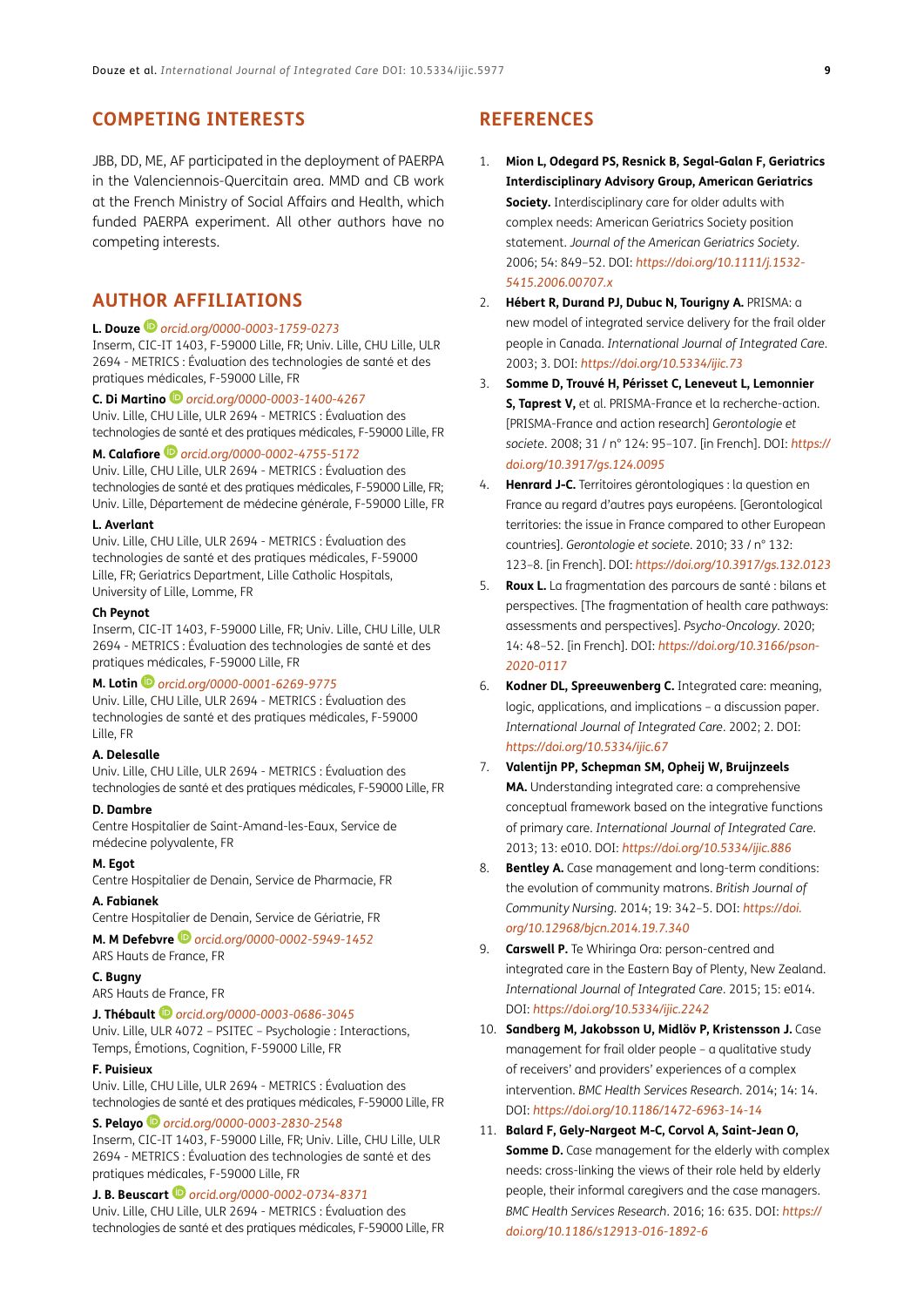- <span id="page-9-0"></span>12. **Fraser A, Howard M, Alder J, Boobier S, Burke V, Chambers J.** Across cultures implementing the Evercare model. *Nursing Older People*. 2005; 17: 16–9. DOI: *[https://](https://doi.org/10.7748/nop2005.10.17.7.16.c2388) [doi.org/10.7748/nop2005.10.17.7.16.c2388](https://doi.org/10.7748/nop2005.10.17.7.16.c2388)*
- 13. **Brown RS, Peikes D, Peterson G, Schore J, Razafindrakoto CM.** Six Features Of Medicare Coordinated Care Demonstration Programs That Cut Hospital Admissions Of High-Risk Patients. *Health Affairs*. 2012; 31: 1156–66. DOI: *<https://doi.org/10.1377/hlthaff.2012.0393>*
- 14. **Gress S, Baan CA, Calnan M, Dedeu T, Groenewegen P, Howson H,** et al. Co-ordination and management of chronic conditions in Europe: the role of primary care--position paper of the European Forum for Primary Care. *Quality in Primary Care*. 2009; 17: 75–86. Available from: *[https://primarycare.imedpub.com/](https://primarycare.imedpub.com/coordination-and-management-of-chronic-conditions-in-europe-the-role-of-primary-care--position-paper-of-the-european-forum-for-primary-care.php?aid=1068) [coordination-and-management-of-chronic-conditions-in](https://primarycare.imedpub.com/coordination-and-management-of-chronic-conditions-in-europe-the-role-of-primary-care--position-paper-of-the-european-forum-for-primary-care.php?aid=1068)[europe-the-role-of-primary-care--position-paper-of-the](https://primarycare.imedpub.com/coordination-and-management-of-chronic-conditions-in-europe-the-role-of-primary-care--position-paper-of-the-european-forum-for-primary-care.php?aid=1068)[european-forum-for-primary-care.php?aid=1068](https://primarycare.imedpub.com/coordination-and-management-of-chronic-conditions-in-europe-the-role-of-primary-care--position-paper-of-the-european-forum-for-primary-care.php?aid=1068)*.
- 15. **McDonald KM, Sundaram V, Bravata DM, Lewis R, Lin N, Kraft SA,** et al. Closing the Quality Gap: A Critical Analysis of Quality Improvement Strategies (Vol. 7: Care Coordination). Rockville (MD): Agency for Healthcare Research and Quality (US); 2007.
- 16. **Izumi S, Barfield PA, Basin B, Mood L, Neunzert C, Tadesse R,** et al. Care coordination: Identifying and connecting the most appropriate care to the patients. *Research in Nursing & Health*. 2018; 41: 49–56. DOI: *[https://](https://doi.org/10.1002/nur.21843) [doi.org/10.1002/nur.21843](https://doi.org/10.1002/nur.21843)*
- 17. **Khanassov V, Vedel I, Pluye P.** Barriers to Implementation of Case Management for Patients With Dementia: A Systematic Mixed Studies Review. *The Annals of Family Medicine*. 2014; 12: 456–65. DOI: *[https://doi.org/10.1370/](https://doi.org/10.1370/afm.1677) [afm.1677](https://doi.org/10.1370/afm.1677)*
- 18. **Murphy E.** Case management and community matrons for long term conditions. *British Medical Journal*. 2004; 329: 1251–2. DOI: *<https://doi.org/10.1136/bmj.329.7477.1251>*
- 19. **Sheaff R, Boaden R, Sargent P, Pickard S, Gravelle H,**  Parker S, et al. Impacts of case management for frail elderly people: A qualitative study. *Journal of Health Services Research & Policy*. 2009; 14: 88–95. DOI: *[https://](https://doi.org/10.1258/jhsrp.2008.007142) [doi.org/10.1258/jhsrp.2008.007142](https://doi.org/10.1258/jhsrp.2008.007142)*
- 20. **Threapleton DE, Chung RY, Wong SYS, Wong E, Chau P, Woo J,** et al. Integrated care for older populations and its implementation facilitators and barriers: A rapid scoping review. *International Journal for Quality in Health Care*. 2017; 29: 327–34. DOI: *[https://doi.org/10.1093/intqhc/](https://doi.org/10.1093/intqhc/mzx041) [mzx041](https://doi.org/10.1093/intqhc/mzx041)*
- 21. **Kodner DL, Kyriacou CK.** Fully integrated care for frail elderly: two American models. *International Journal of Integrated Care*. 2000; 1: e08. DOI: *[https://doi.org/10.5334/](https://doi.org/10.5334/ijic.11) [ijic.11](https://doi.org/10.5334/ijic.11)*
- 22. **De Stampa M, Vedel I, Bergman H, Novella J-L, Lapointe L.** Fostering participation of general practitioners in integrated health services networks: incentives, barriers, and guidelines. *BMC Health Services Research*. 2009; 9(9): 48. DOI: *<https://doi.org/10.1186/1472-6963-9-48>*
- 23. **Eklund K, Wilhelmson K.** Outcomes of coordinated and integrated interventions targeting frail elderly people: a systematic review of randomised controlled trials. *Health & Social Care in the Community*. 2009; 17: 447–58. DOI: *<https://doi.org/10.1111/j.1365-2524.2009.00844.x>*
- 24. **Sadler E, Potterton V, Anderson R, Khadjesari Z, Sheehan K, Butt F,** et al. Service user, carer and provider perspectives on integrated care for older people with frailty, and factors perceived to facilitate and hinder implementation: A systematic review and narrative synthesis. *PLoS ONE*. 2019; 14: e0216488. DOI: *[https://doi.](https://doi.org/10.1371/journal.pone.0216488) [org/10.1371/journal.pone.0216488](https://doi.org/10.1371/journal.pone.0216488)*
- 25. **Xyrichis A, Lowton K.** What fosters or prevents interprofessional teamworking in primary and community care? A literature review. *International Journal of Nursing Studies*. 2008; 45: 140–53. DOI: *[https://doi.org/10.1016/j.](https://doi.org/10.1016/j.ijnurstu.2007.01.015) [ijnurstu.2007.01.015](https://doi.org/10.1016/j.ijnurstu.2007.01.015)*
- 26. **Peikes D, Chen A, Schore J, Brown R.** Effects of Care Coordination on Hospitalization, Quality of Care, and Health Care Expenditures Among Medicare Beneficiaries: 15 Randomized Trials. *JAMA*. 2009; 301: 603–18. DOI: *<https://doi.org/10.1001/jama.2009.126>*
- 27. **Martinez Z, Koker E, Truchil A, Balasubramanian H.** Time and effort in care coordination for patients with complex health and social needs: Lessons from a communitybased intervention. *Journal of Interprofessional Education & Practice*. 2019; 15: 142–8. DOI: *[https://doi.org/10.1016/j.](https://doi.org/10.1016/j.xjep.2019.03.002) [xjep.2019.03.002](https://doi.org/10.1016/j.xjep.2019.03.002)*
- 28. **Kianfar S, Carayon P, Hundt AS, Hoonakker P.** Care coordination for chronically ill patients: Identifying coordination activities and interdependencies. *Applied Ergonomics*. 2019; 80: 9–16. DOI: *[https://doi.org/10.1016/j.](https://doi.org/10.1016/j.apergo.2019.05.002) [apergo.2019.05.002](https://doi.org/10.1016/j.apergo.2019.05.002)*
- 29. **Kianfar S, Carayon P, Hundt AS, Hoonakker P.** Understanding Care Coordination for Chronically ill Patients. *Proceedings of the Human Factors and Ergonomics Society Annual Meeting*. 2014; 58: 170–4. DOI: *<https://doi.org/10.1177/1541931214581036>*
- 30. **Weaver SJ, Che XX, Petersen LA, Hysong SJ.** Unpacking Care Coordination Through a Multiteam System Lens: A Conceptual Framework and Systematic Review. *Medical Care*. 2018; 56: 247–59. DOI: *[https://doi.org/10.1097/](https://doi.org/10.1097/MLR.0000000000000874) [MLR.0000000000000874](https://doi.org/10.1097/MLR.0000000000000874)*
- 31. **Dollard J, Harvey G, Dent E, Trotta L, Williams N, Beilby J,** et al. Older People Who are Frequent Users of Acute Care: A Symptom of Fragmented Care? A Case Series Report on Patients' Pathways of Care. *The Journal of Frailty & Aging*. 2018; 7: 193–5. DOI: *<https://doi.org/10.14283/jfa.2018.12>*
- 32. **Ministère des Solidarités et de la santé. Le dispositif Paerpa**. Ministère des Solidarités et de la Santé 2014. [Ministry of Solidarity and Health. The Paerpa program] Available at: *[https://solidarites-sante.gouv.fr/](https://solidarites-sante.gouv.fr/systeme-de-sante-et-medico-social/parcours-des-patients-et-des-usagers/le-parcours-sante-des-aines-paerpa/article/le-dispositif-paerpa) [systeme-de-sante-et-medico-social/parcours-des-patients](https://solidarites-sante.gouv.fr/systeme-de-sante-et-medico-social/parcours-des-patients-et-des-usagers/le-parcours-sante-des-aines-paerpa/article/le-dispositif-paerpa)[et-des-usagers/le-parcours-sante-des-aines-paerpa/](https://solidarites-sante.gouv.fr/systeme-de-sante-et-medico-social/parcours-des-patients-et-des-usagers/le-parcours-sante-des-aines-paerpa/article/le-dispositif-paerpa) [article/le-dispositif-paerpa](https://solidarites-sante.gouv.fr/systeme-de-sante-et-medico-social/parcours-des-patients-et-des-usagers/le-parcours-sante-des-aines-paerpa/article/le-dispositif-paerpa)* (accessed December 22, 2020). [in French].